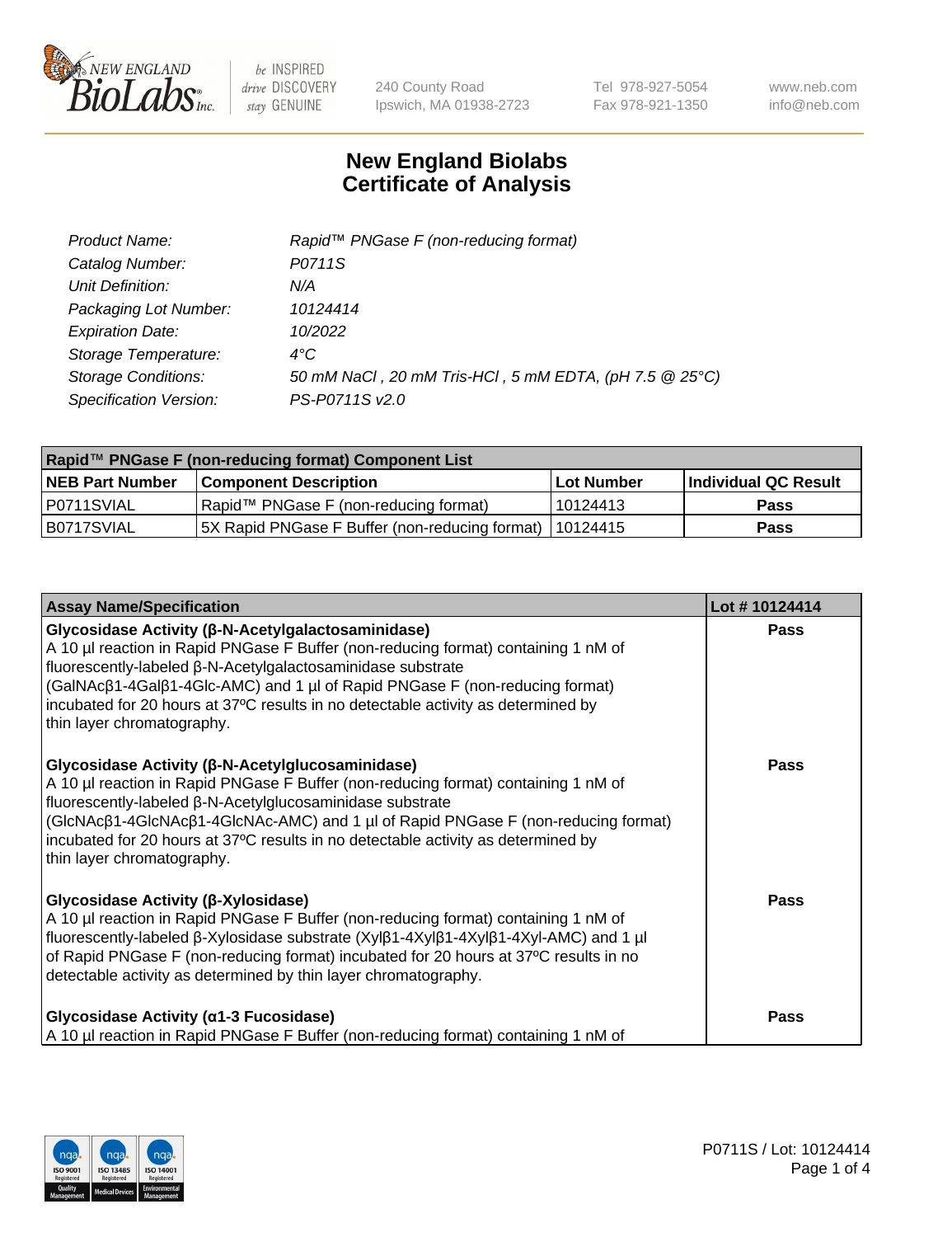

240 County Road Ipswich, MA 01938-2723 Tel 978-927-5054 Fax 978-921-1350

www.neb.com info@neb.com

| <b>Assay Name/Specification</b>                                                                                                                                                                                                                                                                                                                                                             | Lot #10124414 |
|---------------------------------------------------------------------------------------------------------------------------------------------------------------------------------------------------------------------------------------------------------------------------------------------------------------------------------------------------------------------------------------------|---------------|
| fluorescently-labeled α-Fucosidase substrate<br>(Fucα1-3Galβ1-4GlcNAcβ1-3Galβ1-4Glc-AMC) and 1 µl of Rapid PNGase F (non-reducing<br>format) incubated for 20 hours at 37°C results in no detectable activity as<br>determined by thin layer chromatography.                                                                                                                                |               |
| Glycosidase Activity (α1-3 Galactosidase)<br>A 10 µl reaction in Rapid PNGase F Buffer (non-reducing format) containing 1 nM of<br>fluorescently-labeled α-Galactosidase substrate (Galα1-3Galβ1-4GlcNAc-AMC) and 1 µl<br>of Rapid PNGase F (non-reducing format) incubated for 20 hours at 37°C results in no<br>detectable activity as determined by thin layer chromatography.           | <b>Pass</b>   |
| Glycosidase Activity (α1-2 Fucosidase)<br>A 10 µl reaction in Rapid PNGase F Buffer (non-reducing format) containing 1 nM of<br>fluorescently-labeled α-Fucosidase substrate (Fucα1-2Galβ1-4Glc-AMC) and 1 µl of<br>Rapid PNGase F (non-reducing format) incubated for 20 hours at 37°C results in no<br>detectable activity as determined by thin layer chromatography.                    | <b>Pass</b>   |
| <b>Protease Activity (SDS-PAGE)</b><br>A 20 µl reaction in 1X Rapid PNGase F Buffer (non-reducing format) containing 24 µg<br>of a standard mixture of proteins and a minimum of 5 µl of Rapid PNGase F<br>(non-reducing format) incubated for 20 hours at 37°C, results in no detectable<br>degradation of the protein mixture as determined by SDS-PAGE with Coomassie Blue<br>detection. | <b>Pass</b>   |
| <b>Protein Purity Assay (SDS-PAGE)</b><br>Rapid PNGase F (non-reducing format) is ≥ 95% pure as determined by SDS-PAGE<br>analysis using Coomassie Blue detection.                                                                                                                                                                                                                          | <b>Pass</b>   |
| <b>Glycosidase Activity (Endo F2, F3)</b><br>A 10 µl reaction in Rapid PNGase F Buffer (non-reducing format) containing 1 nM of<br>fluorescently-labeled Endo F2, F3 substrate (Dansylated fibrinogen biantennary) and<br>1 µl of Rapid PNGase F (non-reducing format) incubated for 20 hours at 37°C results<br>in no detectable activity as determined by thin layer chromatography.      | <b>Pass</b>   |
| Glycosidase Activity (Endo F1, F2, H)<br>A 10 µl reaction in Rapid PNGase F Buffer (non-reducing format) containing 1 nM of<br>fluorescently-labeled Endo F1, F2, H substrate (Dansylated invertase high mannose)<br>and 1 µl of Rapid PNGase F (non-reducing format) incubated for 20 hours at 37°C<br>results in no detectable activity as determined by thin layer chromatography.       | Pass          |
| Glycosidase Activity (α-Neuraminidase)<br>A 10 µl reaction in Rapid PNGase F Buffer (non-reducing format) containing 1 nM of<br>fluorescently-labeled α-Neuraminidase substrate                                                                                                                                                                                                             | <b>Pass</b>   |

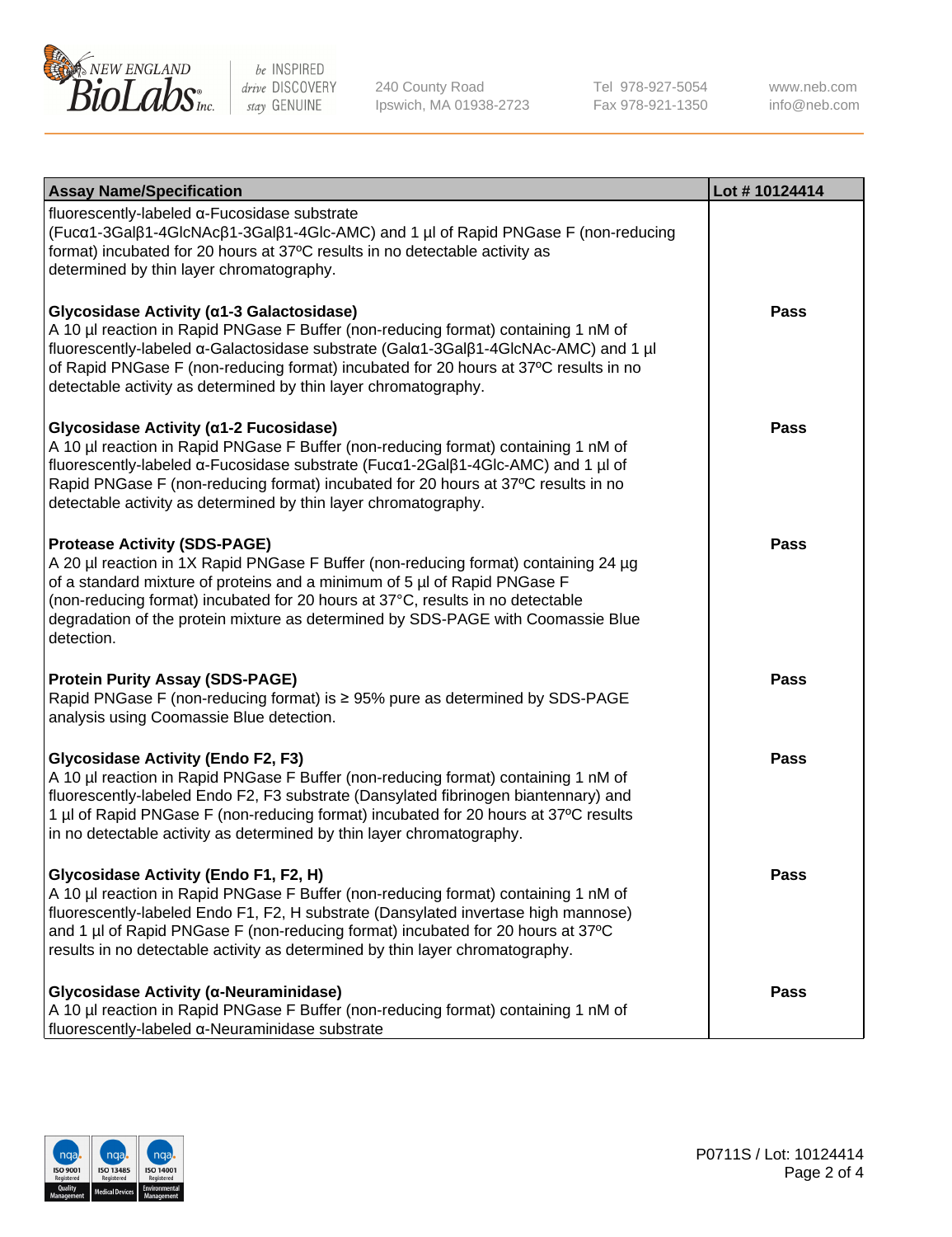

240 County Road Ipswich, MA 01938-2723 Tel 978-927-5054 Fax 978-921-1350

www.neb.com info@neb.com

| <b>Assay Name/Specification</b>                                                                                                                                                                                                                                                                                                                                                                                                                                                                                                                                                                                                       | Lot #10124414 |
|---------------------------------------------------------------------------------------------------------------------------------------------------------------------------------------------------------------------------------------------------------------------------------------------------------------------------------------------------------------------------------------------------------------------------------------------------------------------------------------------------------------------------------------------------------------------------------------------------------------------------------------|---------------|
| (Neu5Acα2-3Galβ1-3GlcNAcβ1-3Galβ1-4Glc-AMC) and 1 µl of Rapid PNGase F (non-reducing<br>format) incubated for 20 hours at 37°C results in no detectable activity as<br>determined by thin layer chromatography.<br>Glycosidase Activity (a-N-Acetylgalactosaminidase)<br>A 10 µl reaction in Rapid PNGase F Buffer (non-reducing format) containing 1 nM of<br>fluorescently-labeled a-N-Acetylgalactosaminidase substrate<br>(GalNAcα1-3(Fucα1-2)Galβ1-4Glc-AMC) and 1 µl of Rapid PNGase F (non-reducing format)<br>incubated for 20 hours at 37°C results in no detectable activity as determined by<br>thin layer chromatography. | <b>Pass</b>   |
| Glycosidase Activity (α-Glucosidase)<br>A 10 µl reaction in Rapid PNGase F Buffer (non-reducing format) containing 1 nM of<br>fluorescently-labeled α-Glucosidase substrate (Glcα1-6Glcα1-4Glc-AMC) and 1 µl of<br>Rapid PNGase F (non-reducing format) incubated for 20 hours at 37°C results in no<br>detectable activity as determined by thin layer chromatography.                                                                                                                                                                                                                                                               | <b>Pass</b>   |
| Glycosidase Activity (α1-6 Mannosidase)<br>A 10 µl reaction in Rapid PNGase F Buffer (non-reducing format) containing 1 nM of<br>fluorescently-labeled α-Mannosidase substrate (Manα1-6Manα1-6(Manα1-3)Man-AMC) and 1<br>µl of Rapid PNGase F (non-reducing format) incubated for 20 hours at 37°C results in<br>no detectable activity as determined by thin layer chromatography.                                                                                                                                                                                                                                                   | <b>Pass</b>   |
| Glycosidase Activity (α1-3 Mannosidase)<br>A 10 µl reaction in Rapid PNGase F Buffer (non-reducing format) containing 1 nM of<br>fluorescently-labeled α-Mannosidase substrate (Manα1-3Manβ1-4GlcNAc-AMC) and 1 µl of<br>Rapid PNGase F (non-reducing format) incubated for 20 hours at 37°C results in no<br>detectable activity as determined by thin layer chromatography.                                                                                                                                                                                                                                                         | <b>Pass</b>   |
| Glycosidase Activity (α1-6 Galactosidase)<br>A 10 µl reaction in Rapid PNGase F Buffer (non-reducing format) containing 1 nM of<br>fluorescently-labeled α-Galactosidase substrate (Galα1-6Galα1-6Glcα1-2Fru-AMC) and 1<br>µl of Rapid PNGase F (non-reducing format) incubated for 20 hours at 37°C results in<br>no detectable activity as determined by thin layer chromatography.                                                                                                                                                                                                                                                 | <b>Pass</b>   |
| Glycosidase Activity (β-Mannosidase)<br>A 10 µl reaction in Rapid PNGase F Buffer (non-reducing format) containing 1 nM of<br>fluorescently-labeled β-Mannosidase substrate (Manβ1-4Manβ1-4Man-AMC) and 1 µl of<br>Rapid PNGase F (non-reducing format) incubated for 20 hours at 37°C results in no<br>detectable activity as determined by thin layer chromatography.                                                                                                                                                                                                                                                               | <b>Pass</b>   |
| Glycosidase Activity (β1-3 Galactosidase)<br>A 10 µl reaction in Rapid PNGase F Buffer (non-reducing format) containing 1 nM of                                                                                                                                                                                                                                                                                                                                                                                                                                                                                                       | <b>Pass</b>   |